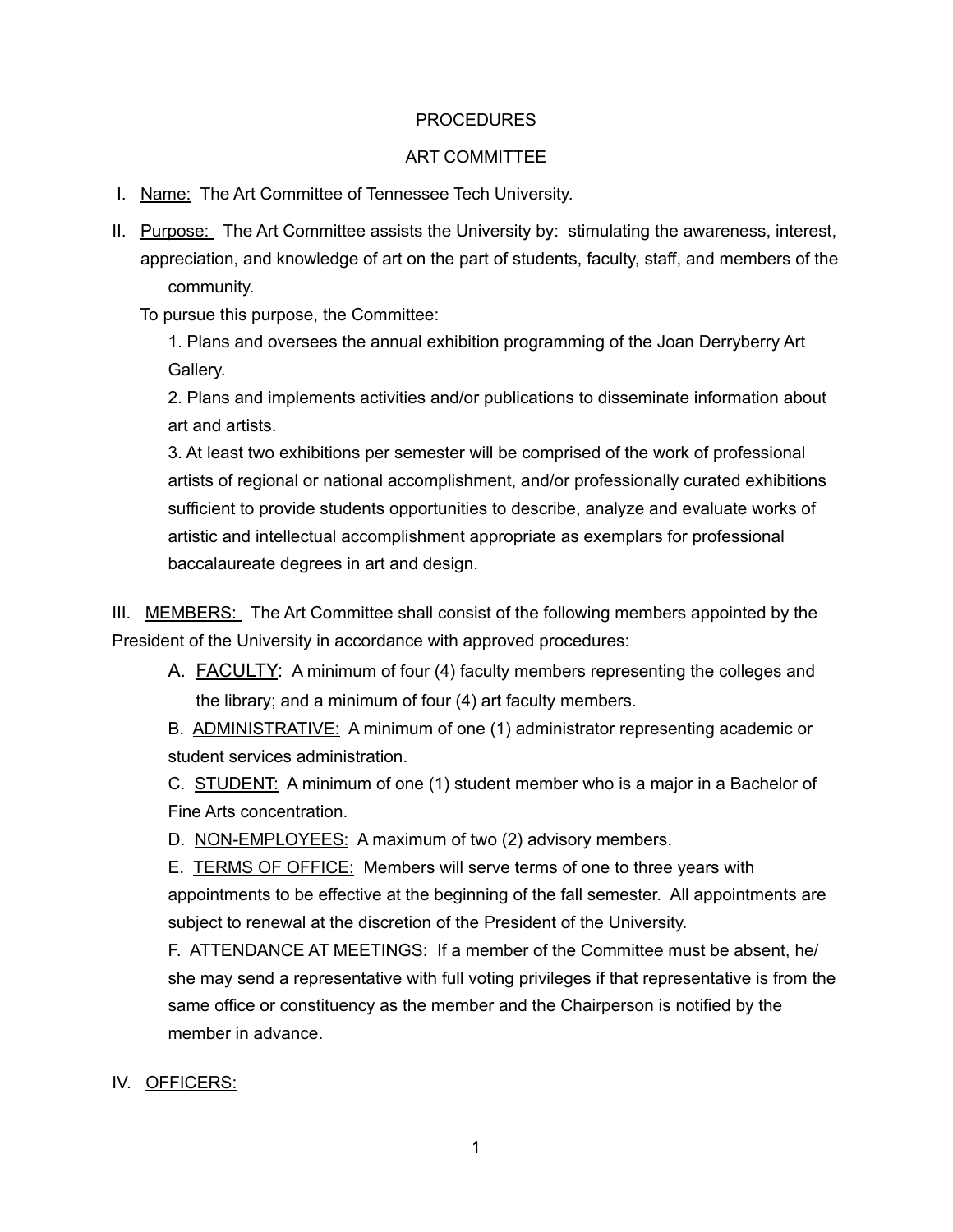A. CHAIRPERSON: The Chairperson shall be elected annually from the Committee membership. The chairperson of the University Art Committee will be nominated from the art faculty members of the committee, unless a different nomination is recommended by a two-thirds vote of the entire UAC.

The Chairperson shall:

- 1. Preside at all meetings or designate another member to preside.
- 2. Prepare a tentative agenda for each meeting, to be distributed at least two (2) working days prior to the meeting.
- 3. Approve the minutes of the meetings to be distributed to the Committee members.
- 4. Call special meetings when necessary.
- 5. Appoint ad hoc subcommittees as needed.
- 6. Inform the administration and faculty of action taken by the Committee.
- 7. Supervise the preparation and distribution of an Annual Report of the Committee's activities.
- 8. Invite guests to participate in discussion of matters before the Committee when such actions are desirable.
- 9. Execute policies and actions of the Committee.

B. Executive Officer: The Chair of Art will serve as executive officer and resource person and to provide staff support services. The executive officer overseeing the University Art Committee budget is the chair of art.

### V. MEETINGS:

 A. One (1) regular meeting of the Committee shall be held each semester. The date for such meetings shall be included in the administrative calendar. The date and time for a regular meeting may be changed by the Chairperson. The Chairperson shall notify all members of these changes at least One (1) week prior to the new date.

- B. The Chairperson may call a special meeting when such action is deemed necessary.
- C. 1) Any member may submit items to the Chairperson for consideration by the Committee.
	- 2) Any faculty or staff member may submit items to the Chairperson for consideration by the Committee.
	- 3) Major items for consideration on the agenda shall be distributed to Committee members at least one (1) week prior to the meeting.

 D. The agenda shall be adopted at the beginning of each meeting by a majority of those members present.